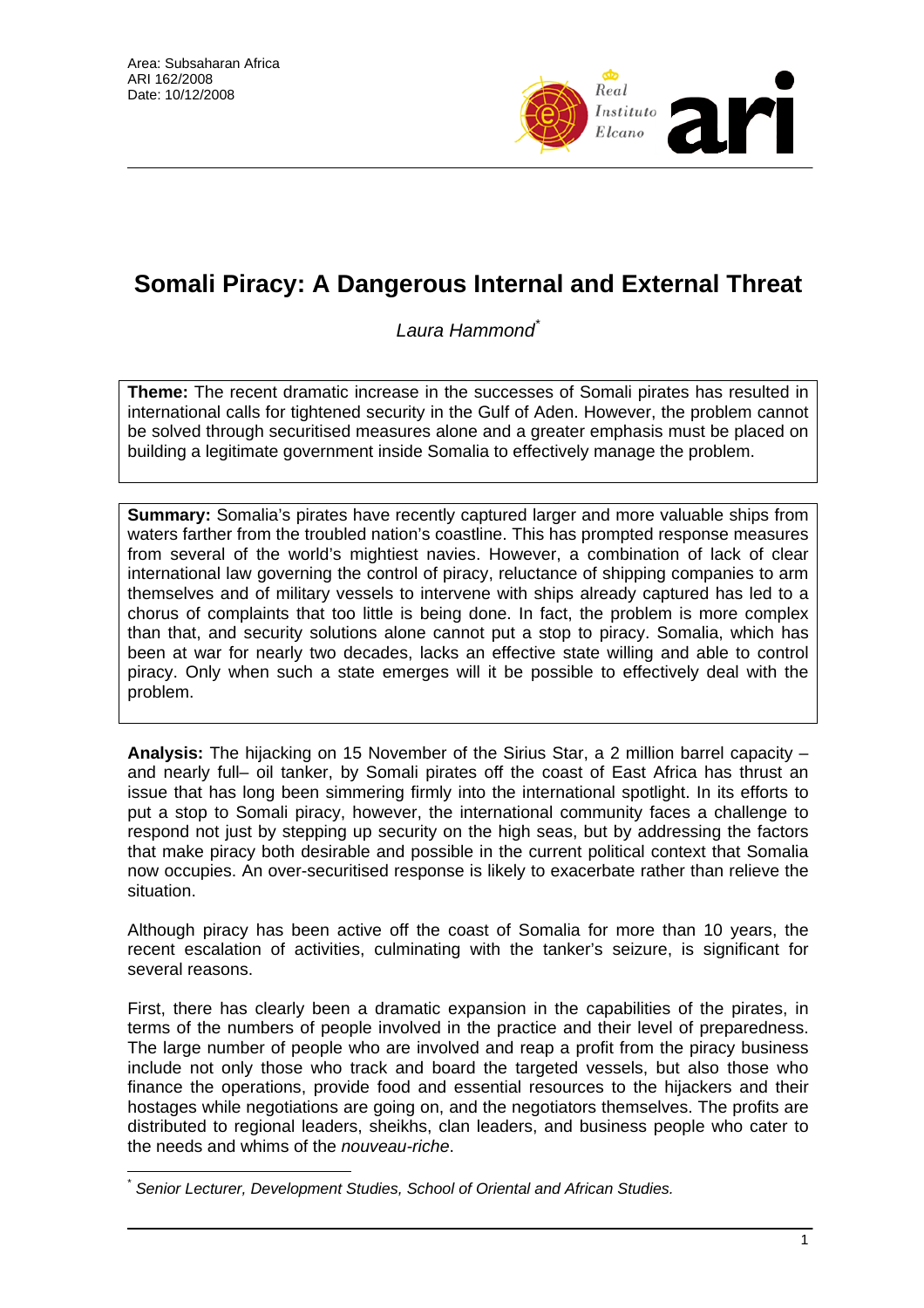

Pirates now use global positioning system (GPS) equipment and satellite phones, are better armed than ever before (using shoulder-fired rocket-propelled weapons) and have access to faster and more manoeuvrable boats. According to a report by Roger Middleton of the British think-tank Chatham House, these advances enable them to locate, reach and board targeted ships in as little as 15 minutes, thereby usually eluding detection until they have taken their hostages.

Secondly, their ability to intercept vessels has increased. The Sirius Star was taken 450 nautical miles south-east of the Kenyan port of Mombassa, far from the usual 'piracy corridors' around the entrance to the Red Sea/Gulf of Aden, and along the north-eastern coast of the Puntland region of Somalia. According to the US Military, this indicates that an area of 2.5 million square miles is affected, and effectively patrolling such a wide area is considered a logistical impossibility.

Third, with the capture in September of this year of the MV Faina, a Ukrainian ship laden with 33 tanks and ammunition, and the oil supertanker this week, the stakes have risen considerably. Although the pirates are not easily able to use or sell the cargo they have seized, they are able to charge much higher ransoms due to its strategic and commercial value.

Fourth, continued attacks on oil tankers promises to drive up global oil prices. Transporters may need to hire private security firms to protect them. They may also choose more lengthy routes (including around the Cape of Good Hope) to avoid coming under attack, and all must pay hefty ransoms and increased insurance charges. There are reports that some insurers have increased their rates tenfold over the last year to shippers operating in the area. In the case of the Sirius Star, the initial ransom set was for US\$25 million. The Faina's ransom was initially set at US\$20 million, but has reportedly dropped since then. Experts predict that the final settlement price for each of these vessels will be US\$5-10 million. More usual ransoms commonly run from US\$500,000 to US\$1 million. Given the increased risks and costs, at least one large Norwegian shipping company is said to have already directed its ships to sail around the Cape rather than risk passing through the Red Sea.

Finally, the conservative estimate of US\$30 million in ransom money paid so far in 2008 is clearly helping to fuel the conflict in Somalia, with revenues trickling out not only to the Transitional Federal Government (whose President, Abdillahi Yusuf, hails from Puntland), but the Islamist insurgent movements as well. Piracy threatens to further destabilise an already chronically unstable part of the world.

## *How Piracy Happens*

Pirates require financial backing from investors –to procure boats, navigation and communications equipment, and weapons and to support them and their hostages through the often lengthy ransom negotiation process–. Some investors reportedly come from Somalia, as well as the Somali diaspora living in the Gulf States, Nairobi, the UK and Canada. The recent upsurge in the pirates' capacity has sparked concerns that they are receiving increased financial backing from other, non-Somali, supporters as well.

Pirates operate by travelling in small speed boats, often launched from larger fishing or cargo 'mother ships' so that they can reach distances further out at sea. Once they have located their target, they track the vessel –often travelling in its wake to avoid detection– and pull up alongside its hull. They then board the vessel using ropes and hooks: fully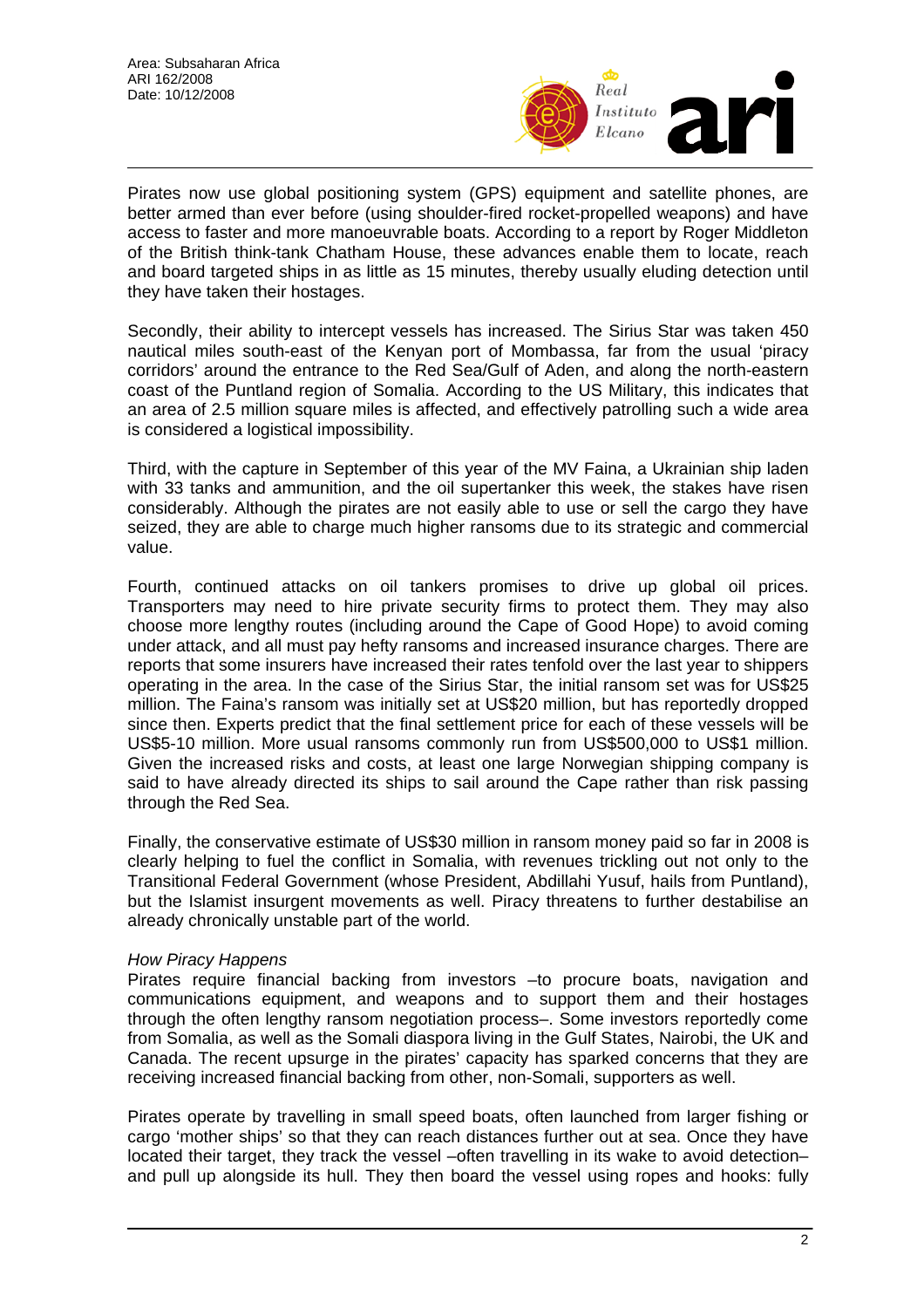

laden ships are easier to target as they sit lower in the water and travel more slowly. Once they are aboard, they usually face little resistance, since crews are typically unarmed.

The piracy carried out in some other parts of the world –in the South Pacific Malacca Straits, for example– is often done with the intention of robbing the targeted ship; the Somali pirates' main aim is to collect ransom. Soon after taking control of the vessel, they make contact with the ship's owners and begin the negotiation process. This process might take several weeks or months and usually involves a gradual lowering of the ransom. While negotiations are progressing, it is in the pirates' interest to keep the crew alive and as healthy as possible. There have been no reports of serious abuse of hostages by the pirates thus far; the sole death reported, that of the Faina's captain, was apparently due to heart failure.

Captured ships are usually brought to a section of Somali coastline near the north-eastern town of Eyl. Previously a sleepy fishing village, the town has been transformed by the presence of pirates and their hostage ships. New villas are springing up, as are restaurants catering to the foreign tastes of the hostages. New Toyota Landcruisers abound and lavish weddings to pirates are reportedly becoming common and desirable. There are apparently around 20 captured vessels moored in the waters off Eyl, with a total of more than 220 hostages.

Despite the large ransoms demanded, pirates have found that ship owners are nearly all eventually willing to agree to the payment. According to Middleton, 'Shipping firms, and sometimes governments, are prepared to pay these sums since they are relatively small compared with the value of a ship, let alone the life of crew members'. Ransoms are paid in cash and are delivered to the hostage vessels. The delivery boats then leave the vessels while the pirates count and share out the money. The pirates then leave the ship, setting the crews, the cargo and the vessel itself, free.

#### *Organised Crime or Protecting Somali Waters?*

In an interview with the *New York Times* from aboard the Faina, a spokesman for the pirates, Sugule Ali, said: 'We don't consider ourselves sea bandits… We consider sea bandits those who illegally fish in our seas and dump waste in our seas and carry weapons in our seas. We are simply patrolling our seas. Think of us like a coast guard'.

While illegal fishing is a problem off the Somali coast –the waters are particularly rich in tuna and shark– and there have been confirmed reports of waste dumping off the coast, most analysts reject the notion that these are the primary motives of the pirates. According to Associated Press, the UN Special Representative for Somalia has said: 'I think Somalis are right to complain of illegal fishing, to complain of dumping of waste, but no individual has a right to police the Somali coast'. The long-time Somalia analyst Ken Menkhaus goes further: 'It's nonsense' –he told a reporter from the Carnegie Council's Policy Innovations–, 'Warlords on land are putting these guys on boats and sending them out to force sea trawlers to pay a licence. This is nothing more than a *mafioso* business'.

## *Responses So Far are Insufficient*

For the most part, responses so far have been security-based interventions. Deciding which security measures to adopt to respond to piracy is complicated by legal restrictions, reluctance on the part of ship owners to carry weapons on board and an equal degree of reluctance on the part of most countries that have sent warships patrolling the region to take action once ships are taken. Most significantly, the inability to effectively deal with the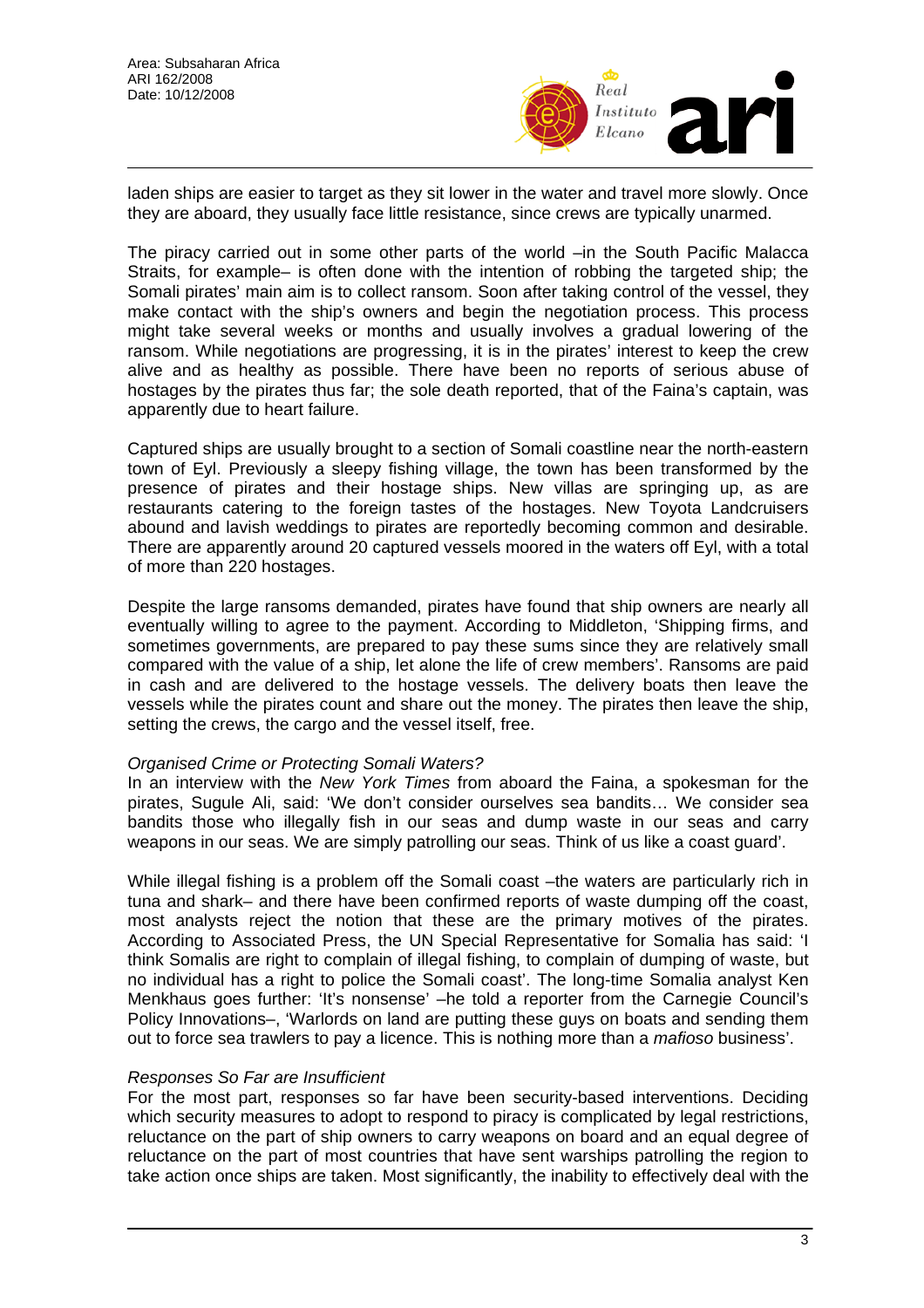

problem is linked to the absence of an effective state in Somalia.

Although United Nations Security Council Resolution 1838 (issued in 2007) authorises the use of 'necessary force' to stop piracy in international waters, it is not clear exactly what level of force that would involve and under what conditions it would be justified. The Law of the Sea Convention (1982) grants military ships in waters outside the territorial jurisdiction of a state the right to seize a pirated ship, but only after boarding and inspecting it; such an action in the context of Somali piracy is considered unfeasible. Recently, the Danish military arrested 10 Somali pirates only to set them free onshore when the legal conditions surrounding their detention were unclear.

Some countries, led by Russia, have called for an attack on the pirates' base at Eyl. Other countries are reluctant to agree to such a measure without a UN Security Council resolution, which is not likely to be forthcoming.

Patrols that are currently operating in the Gulf of Aden –including a small fleet under NATO command, as well as others from countries such as India and Malaysia– claim that their efforts to prevent piracy are paying off despite the high-profile captures. The area is extremely busy: 21,000 vessels pass through the Gulf of Aden every year. They also claim that many more attacks are thwarted than are successfully carried out.

Patrolling efforts are focused on intercepting pirates before they attack vessels and on keeping safe a shipping lane for the delivery of desperately-needed humanitarian food aid for the Somali people. Somalia is estimated to require emergency food aid for 3.2 million people –victims of war, drought and recent flooding–. Given the humanitarian imperative they have been sent to serve, they say that getting involved in trying to free captured vessels is both beyond their mandate and their capacity.

Despite this, there have been increased commitments to send patrols to the area. An EUmandated fleet, to be called Operation Atalanta and led by the Royal Navy's HMS Northumberland, is currently being negotiated and could be formally agreed to by EU member states next month. The fleet could eventually include ships from 10 countries including Germany and Russia, and would have stipulated rules of engagement for the use of force against the pirates.

Suspected pirates who are captured cannot automatically be sent back to Somalia and handed to the authorities of the Transitional Federal Government, as there are no guarantees that the prisoners will not be subjected to torture and that they will receive a fair and full trial. So far, pirates captured at sea by the UK have been handed over to the Kenyan authorities. France staged a dramatic rescue of a French yacht, arresting six pirates and bringing them back to France to stand trial. Somaliland, the self-declared independent territory in the north-west, has also arrested and is currently detaining a group of pirates at its prison in Mandera.

Puntland is a region of Somalia with a semi-autonomous but very weak administration. Its officials have verbally expressed their willingness to try to stop piracy, but they lack the capacity to effectively do anything. Moreover, since it is more than likely that at least individual members of the Puntland administration are benefiting from the piracy business through tribute payments, there appears to be little incentive to actually put these promises into action.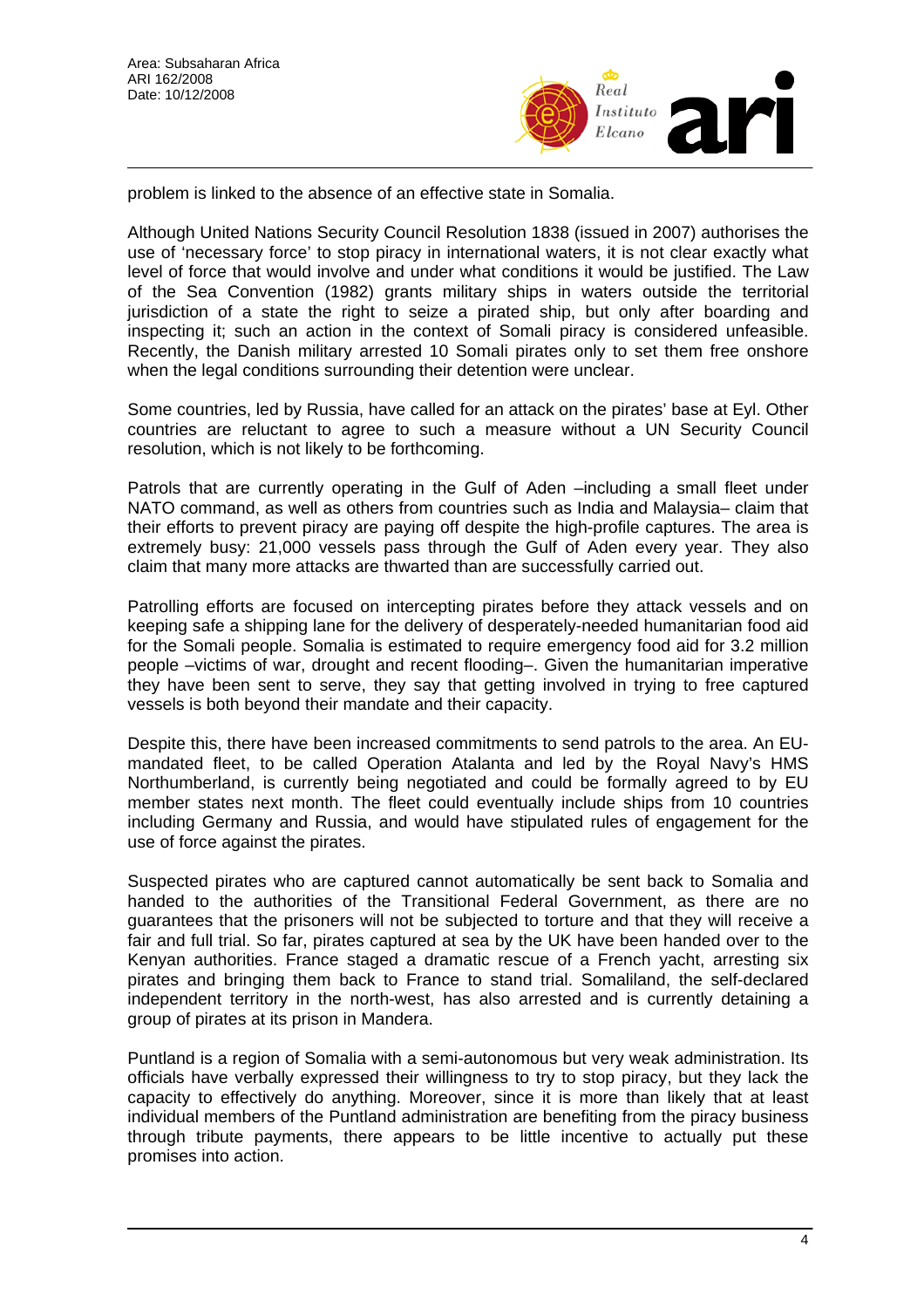

#### *What is to be Done?*

It is clear that no solution that limits itself to security measures is going to successfully stop piracy in the Gulf of Aden. The ability of the pirates to carry out their captures is directly related to the absence of an effective Somali state. It is this aspect which must be dealt with if piracy is to be effectively reduced or eliminated.

Somalia has been at war for two decades, and without an effective government since 1991. Successive efforts by the international community to support a peace-building process and the formation of a new government have been thwarted by policies that seek to impose Western agendas –political, counter-terrorist and economic– on a country that has little use for them. Since December 2006, when the Ethiopian-backed Transitional Federal Government (TFG) ousted the Islamic Courts Union (ICU) from Mogadishu and most other areas of south-central Somalia, violence has escalated. According to the UN Secretary General, 870,000 people have been displaced since March 2007. Many of these are people who had not left their homes in the 17 years of violence that preceded the latest campaigns. The country is, together with Afghanistan and Sudan, among the deadliest places on earth for humanitarian aid workers, so most international organisations have either closed their operations entirely or work through their Somali staff. These staff members are now being targeted for assassination.

The TFG, whose President is Puntland's own Abdillahi Yusuf, is deeply unpopular with most Somalis, as is the international community that backs it and the Ethiopian government which provides it with military support. The Islamist al-Shabaab movement, with ties to various groups associated with the ICU and which controls large swathes of south-central Somalia excluding the capital city, Mogadishu, may not be much more popular. But people see it as being stronger in many instances, and they like the fact that it insists on Ethiopian withdrawal from Somali territory.

Puntland's security situation is marginally better than areas of the south and centre of the country –local administrative structures enjoy slightly more legitimacy–. But the Puntland administration lacks the financial resources to build itself up into a government that can stand up to the pirates. Puntland's budget is only US\$20 million, less than half of what the pirates can expect to bring in this year. It has no effective police force, let alone coast guard or navy. Its prisons are crowded and its judicial system for trying suspected pirates is rudimentary.

In the absence of funding from other sources, it would not be surprising if analysts are right in claiming that a portion of the ransom money collected is finding its way into the pockets of administration officials, and if these payments buy if not support then at least authorities willing to turn a blind eye to the problem. Similar treatment is secured from al-Shabaab through the additional sharing of resources.

In order to effectively deal with the piracy issue, the international community must expand its thinking about the causes and implications of piracy and engage with the Puntland and national authorities on the ground. While the challenges of supporting legitimate statebuilding activities in the current Somali context are enormous, neglecting the dynamics on the mainland in favour of a securitised response strategy will not only not stop the scourge of piracy but will exacerbate the conflict inside Somalia. Many Somalis would also be likely to see such a strategy as proof that the international community is not interested in solving Somalia's internal problems but rather is more concerned about its own interests. They already feel that the policy towards Somalia is too directed by counter-terrorist